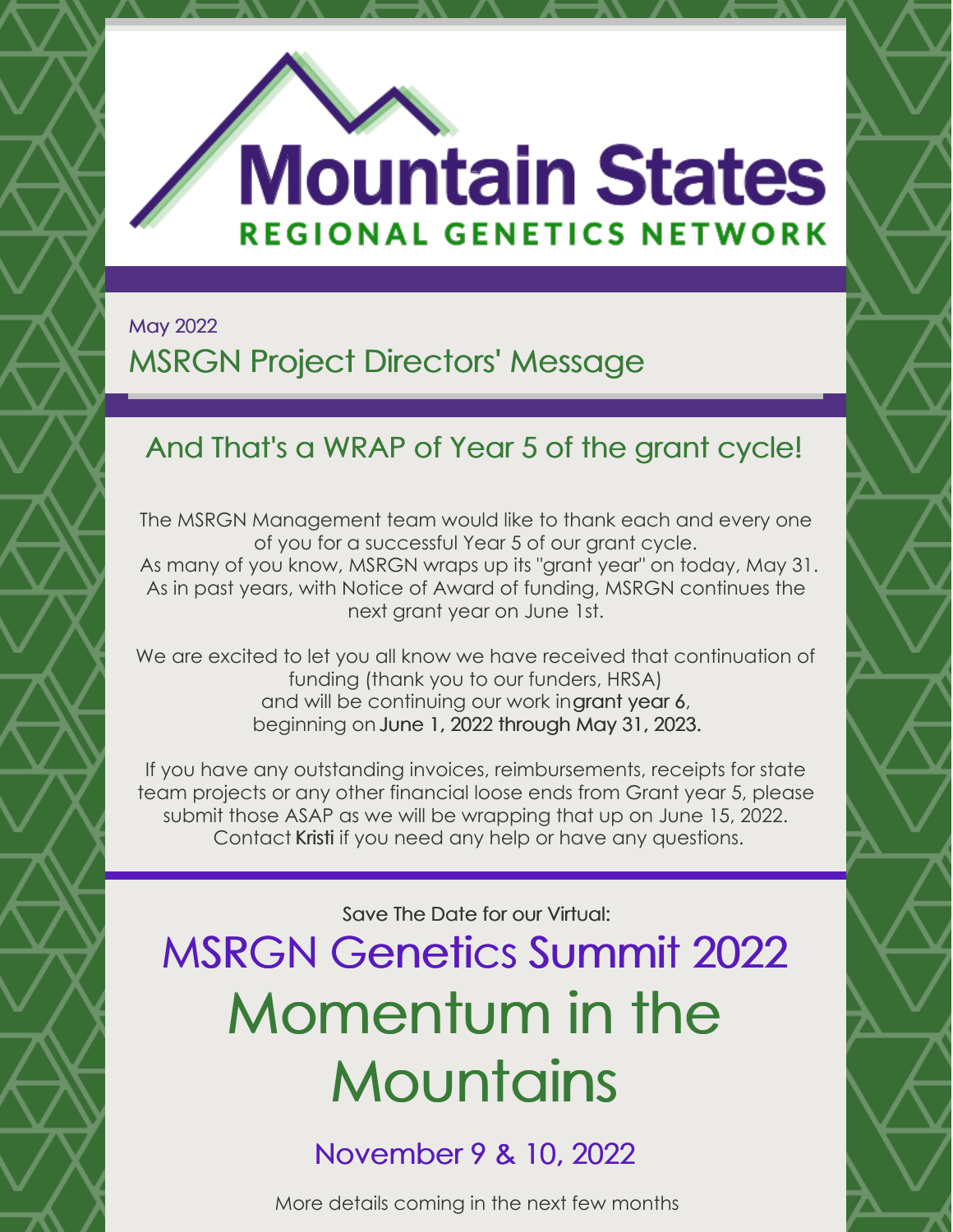including registration links, speakers, topic areas and exhibitor information. Stay tuned but in the meantime please hold these two dates on your November calendar!



This month our Genetic Navigator program celebrates its one year anniversary!

Two of our navigators (New Mexico and Utah) will not be continuing in their roles as navigators in the coming grant year. Therefore we have 2 openings which we are now accepting applications for through June 20th. If you know a family who has experience navigating genetics in New Mexico or Utah who would like to apply for the role as a genetic navigator to help other families in their state, please have them fill out the application [HERE](https://airtable.com/shrStroAcA5iXLivi) or at the button below.

> Utah and New Mexico Genetic Navigator **[Application](https://airtable.com/shrStroAcA5iXLivi)**



#### **Congratulations Liza! Welcome back to the Mountain States (as home!)**

We would like to congratulate our external program evaluator, Liza Creel, on her new job! This summer Liza will be starting as anAssociate Professor, at University of Colorado Anschutz Medical Campus, School of Medicine, Department of Medicine, Division of Health Care Policy and Research. Welcome back to the Mountain States (Colorado), Liza!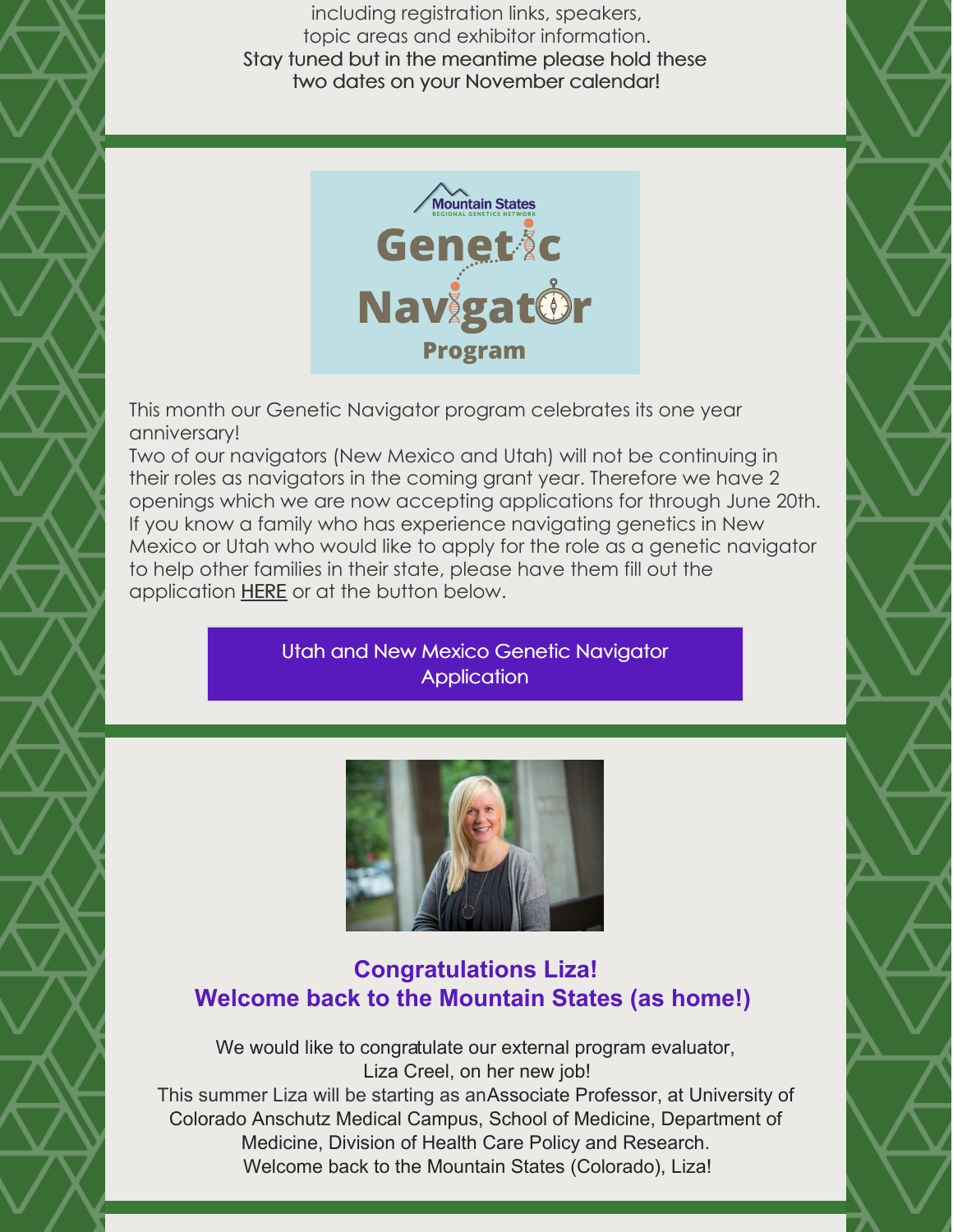

#### Did you miss the Webinar? Have no fear, the recording and enduring CME/CEU are **[HERE!](https://www.mountainstatesgenetics.org/t4ggtwebinar/)**

### [Genetic](https://www.mountainstatesgenetics.org/t4ggtwebinar/) Testing: It's not Rocket Science

Guest Speakers: Daryl A. Scott, MD, PhD Haley Streff, MS, CGC

Watch [Recording](https://www.mountainstatesgenetics.org/t4ggtwebinar/) Here (Free CME/CEU available)

#### REMINDER: No State Team calls in June 2022.

State team members: You should have received a link to a participation form via an email from our new state team coordinator, Jamie Stefanski on May 18, 2022. Please complete this form by June 1, 2022 to let us know if you plan to continue as a Member of the MSRGN state team in the new grant year. Please reach out to [Jamie](mailto:jstefanski@mountainstatesgenetics.org) if you have any questions.

#### Acknowledgement of Funding

This publication is supported by the Health Resources and Services Administration (HRSA) of the U.S. Department of Health and Human Services (HHS) as part of an award totaling \$600,000 with 0 percentage financed with nongovernmental sources. The contents are those of the author(s) and do not necessarily represent the official views of, nor an endorsement, by HRSA, HHS, or the U.S. Government. For more information, please visit HRSA.gov.

#### The MSRGN Management Team

MSRGN staff contact information: (click on name for email address)

- Kathryn Hassell, MD, [Co-Project](mailto:Kathryn.Hassell@cuanschutz.edu) Director
- Janet Thomas, MD, [Co-Project](mailto:Janet.Thomas@childrenscolorado.org) Director
- Kristi Wees, Projects [Manager](mailto:kwees@mountainstatesgenetics.org)
- Liza Creel, PhD, [Evaluator](mailto:Liza.Creel@louisville.edu)
- Jamie Stefanski, State Teams [Coordinator](mailto:jstefanski@mountainstatesgenetics.org)